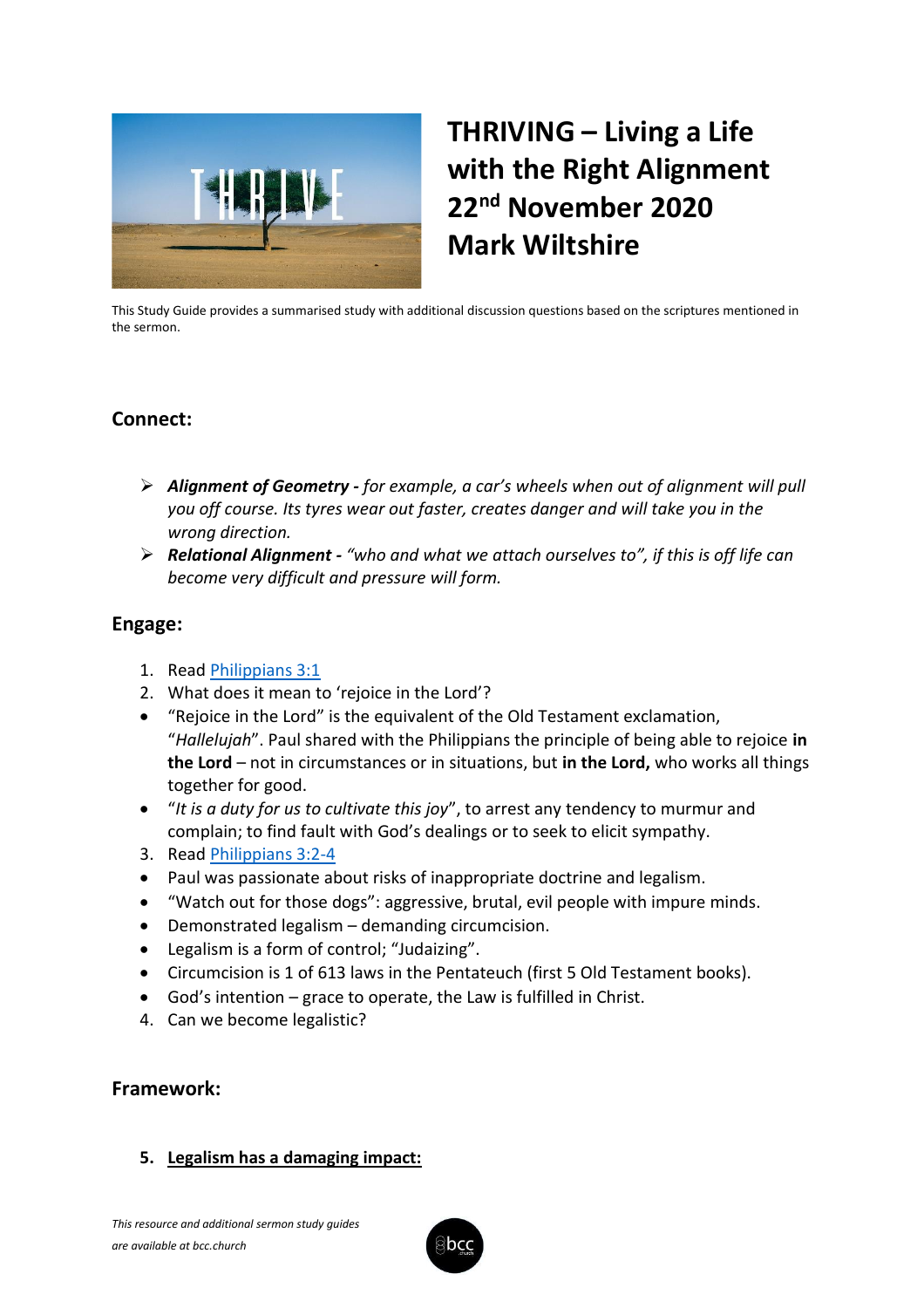- Legalism **Promotes unbiblical standards** (self-importance) *Biblical Truth not applied appropriately, excessive control of others.* Dangers of liberalism and extremism.
- Legalism **Promotes performance** (self-righteous) *Justified by what a person does rather than relationship with Christ.*
- Legalism **Promotes separation** (self-centredness) *Risk of stubbornness and conflict that creates division.*
- Legalism **Demotes Jesus** (stifles grace) *God's love and grace are powerful, but the wrong actions of people can badly impact others.*

**"Legalism declares… "I will do, or I won't do." Gospel declares… "I can't do, but Jesus did.""** Erik Raymond

- 6. What other reasons make legalism dangerous?
- 7. How can we respond to a very legalistic person?
- 8. Read Philippians 3:5-7
- 9. You may feel no value or worth, but God sees you differently. He always sees your heart. He has placed value in each of us. He has placed value in you! Read that again.
- 10. Perspective change is needed. What has Christ done for you?
- 11. What is worthless in your life?

#### **"We might impress people with our strengths but we connect with people through our weaknesses."**  Craig Groeschel

#### 12. Read [Acts 9:3-4](https://www.biblegateway.com/passage/?search=Acts+9%3A3-4&version=ESV)

- 13. Are you really aligned with God?
- Paul's mission was to destroy the church.
- His conversion to faith in Christ was not based on what he had done but because of God's grace and call.
- Despite religious zeal, Paul did not have a real understanding of God (he had no idea about the Lord).
- People are not naturally aligned with God.
- **Legalism can damage the church and others**: We have to keep our hearts soft.

**"Diamonds are intrinsically worthless, except for the deep psychological need they fill."** Nicky Oppenheimer *(ex-Chairman of DeBeers Diamonds)*

- 14. On what or where are you placing your value and worth?
- 15. Are you looking to God first? Are you trusting in Christ first?